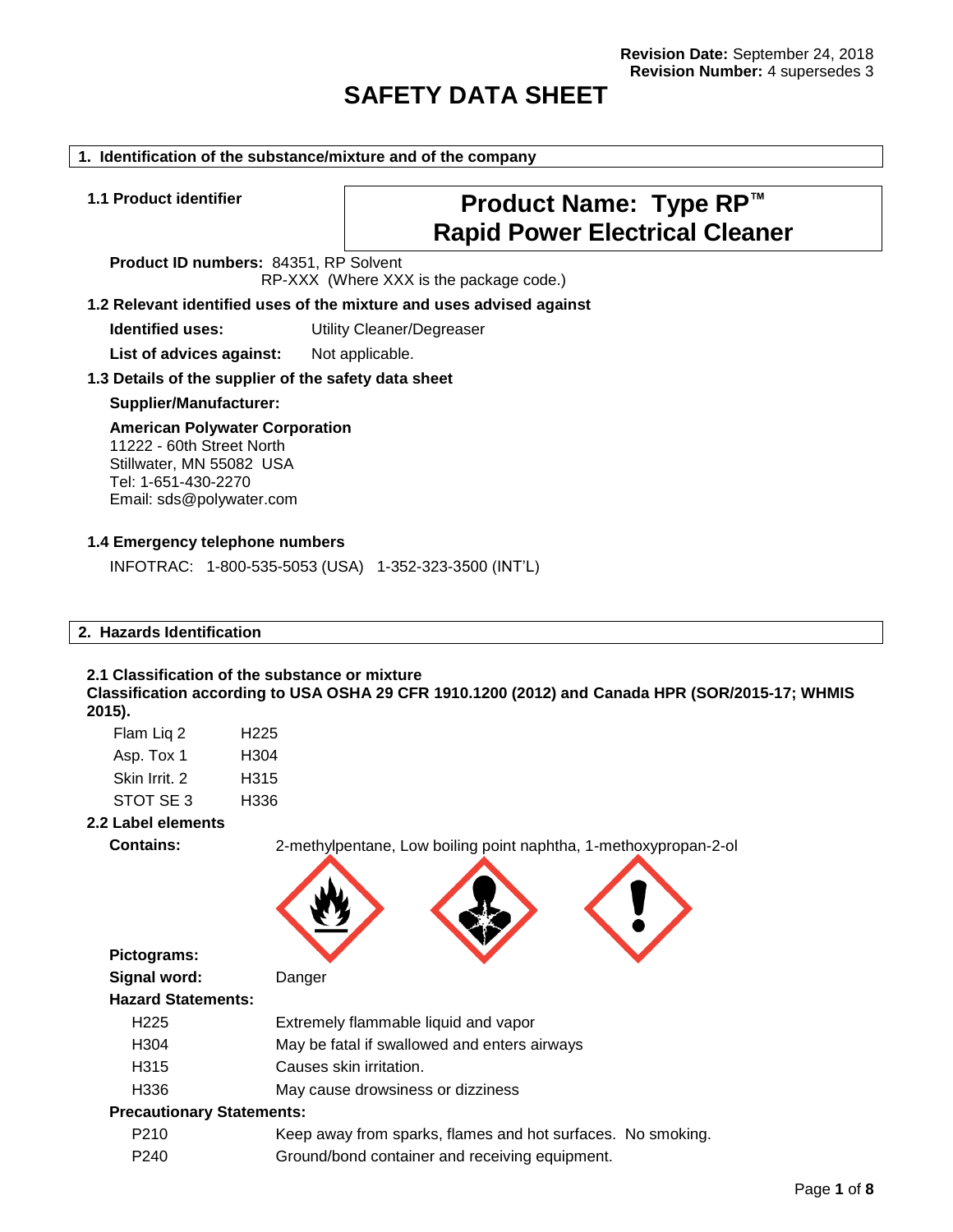Product Name: Type RP<sup>™</sup> Rapid Power Electrical Cleaner **Revision Date: September 24, 2018** 

| P <sub>241</sub>                                   | Use explosion proof electrical ventilating and lighting.                                                                                                    |
|----------------------------------------------------|-------------------------------------------------------------------------------------------------------------------------------------------------------------|
| P242                                               | Use only non-sparking tools.                                                                                                                                |
| P243                                               | Take precautionary measures against static discharge.                                                                                                       |
| P <sub>261</sub>                                   | Avoid breathing vapor.                                                                                                                                      |
| P <sub>264</sub>                                   | Wash hands thoroughly after handling.                                                                                                                       |
| P <sub>271</sub>                                   | Use in a well-ventilated area.                                                                                                                              |
| P280                                               | Wear protective gloves.                                                                                                                                     |
| $P301 + P310$                                      | IF SWALLOWED: Immediately call a POISON CENTER or doctor.                                                                                                   |
| P331                                               | Do NOT induce vomiting.                                                                                                                                     |
| $P303 + P361 +$<br>P353                            | IF ON SKIN: Take off immediately all contaminated clothing. Rinse skin with water.                                                                          |
| $P332 + P313$                                      | If skin irritation occurs: get medical attention.                                                                                                           |
| $P304 + P340$                                      | IF INHALED: Remove victim to fresh air and keep at rest in a position comfortable for<br>breathing.                                                         |
| P312                                               | Call a doctor if you feel unwell.                                                                                                                           |
| P370 + P378<br>$P403 + P233 +$<br>P <sub>235</sub> | In case of fire: Use water fog, foam, dry chemical or carbon dioxide for extinction.<br>Store in a well-ventilated place. Keep container tightly Keep cool. |
| P <sub>501</sub>                                   | Dispose of contents/container in accordance with local and national regulations.                                                                            |
| 2.3 Other hazards:                                 | No information available.                                                                                                                                   |
|                                                    |                                                                                                                                                             |

## **3. Composition/Information on Ingredients**

| Component                 | CAS#       | EC#       | Wt. %       |
|---------------------------|------------|-----------|-------------|
| 2-methylpentane           | 107-83-5   | 203-523-4 | 40 - 60%    |
| Low boiling point naphtha | 64742-89-8 | 265-192-2 | $40 - 60\%$ |
| 1-methoxypropan-2-ol      | 107-98-2   | 203-539-1 | <10%        |

## **4. First Aid Measures**

### **4.1 Description of first aid measures**

| <b>Eye Contact:</b>            | If eye irritation from exposure to vapors develops, move to fresh air. Flush eyes<br>with clean water. If irritation persists, seek medical attention. For direct eye<br>contact, flush with large quantity of water for 15 minutes. Seek medical attention. |
|--------------------------------|--------------------------------------------------------------------------------------------------------------------------------------------------------------------------------------------------------------------------------------------------------------|
| <b>Skin Contact:</b>           | Remove contaminated clothing; flush skin thoroughly with water. If irritation<br>occurs, seek medical attention.                                                                                                                                             |
| <b>Inhalation (Breathing):</b> | If irritation of nose or throat develops, move to fresh air. If irritation persists, seek<br>medical attention. If breathing is difficult, provide oxygen. If not breathing, give<br>artificial respiration. Seek immediate medical attention.               |
| <b>Ingestion (Swallowing):</b> | Do not induce vomiting or give anything by mouth unless directed to do so by<br>medical personnel. Get medical attention if symptoms appear.                                                                                                                 |

## **4.2 Most important symptoms and effects, both acute and delayed**

Refer to Section 11 for more information.

## **4.3 Indication of immediate medical attention and special treatment needed.**

Aspiration hazard. If ingested, material may be aspirated into the lungs and cause chemical pneumonitis.

## **5. Firefighting Measures**

## **5.1 Extinguishing media:**

Carbon dioxide, water fog, dry chemical or foam.

**5.2 Special hazards arising from the substance or mixture Hazardous decomposition and by-products:**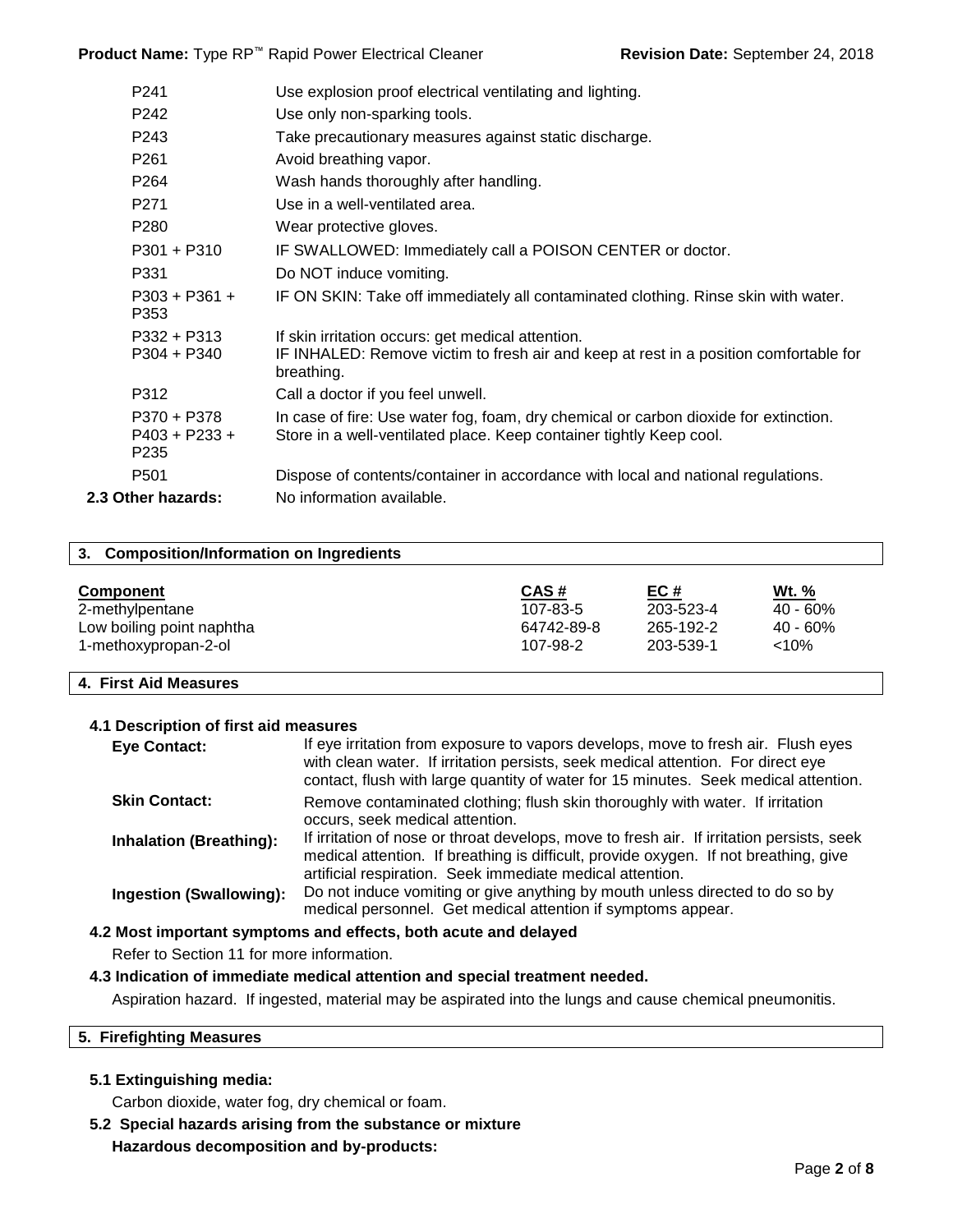Burning generates carbon monoxide, carbon dioxide.

#### **5.3 Advice for firefighters**

Wear appropriate, protective clothing, including self-contained, positive pressure or pressure-demand breathing apparatus. Sealed container can build up pressure when exposed to high heat. Use water spray to cool fire exposed containers.

#### **6. Accidental Release Measures**

## **6.1 Personal precautions, protective equipment and emergency procedures:**

Keep away from heat/sparks/open flames/hot surfaces. No smoking. For a spill in a confined space, provide mechanical ventilation to disperse or exhaust vapors. For emergency responders: use respiratory protection: half-face or full-face respirator with filter(s) for organic vapor for spills in a confined space. Chemical goggles are recommended if splashes or contact with eyes is possible. For small spills: normal antistatic work clothes are usually adequate.

#### **6.2 Environmental precautions:**

Avoid release to the environment. Dyke the spill to prevent entry into waterways, sewers, basements or confined areas.

## **6.3 Methods materials for containment and cleaning up:**

Absorb spill with sand or absorbents. Collect as much of the spilled material as possible using non-sparking tools and transfer to a container. Seal the container. Remember, adding an absorbent material does not change the toxicity or flammability hazard.

## **6.4 Reference to other sections:**

Refer to Sections 4, 5, 8, and 13 for more information.

## **7. Handling and Storage**

## **7.1 Precautions for safe handling**

Keep away from heat/sparks/open flames/hot surfaces. No smoking. Avoid breathing vapors or spray. Do not get in eyes, on skin, or on clothing. Do not eat, drink or smoke when using this product. Wash thoroughly after handling. Wash contaminated clothing before reuse. Use only outdoors or in a well-ventilated area. For industrial or professional use only.

#### **7.2 Conditions for safe storage, including incompatibilities**

Store in a well-ventilated place. Keep container tightly closed. Keep cool. Store away from acids and oxidizing agents.

## **7.3 Specific end uses**

See technical data sheet on this product for further information.

## **8. Exposure Controls / Personal Protection**

#### **8.1 Control parameters**

**Exposure limits and recommendations:**

#### **2-Methylpentane (107-83-5)**

| $=$ $$ $$ $, \cdot$ $\mu$ $\sim$ $$ $\sim$ $\cdot$ $\cdot$ $\sim$ $\cdot$ $\sim$ $\cdot$ $\sim$ $\cdot$ |                                         |                                                 |
|---------------------------------------------------------------------------------------------------------|-----------------------------------------|-------------------------------------------------|
| <b>Country/Source</b>                                                                                   | Long-term exposure limit -<br>8 hr. TWA | Short-term exposure limit -<br>$15 \text{ min}$ |
| USA, ACGIH TWA*                                                                                         | 500 ppm                                 | $1000$ ppm                                      |
| USA, OSHA PEL                                                                                           | 500 ppm                                 | 1000 ppm                                        |
| <b>USA, NIOSH</b>                                                                                       | 100 ppm / 1800 mg/m <sup>3</sup>        | --                                              |
| Alberta, OEL                                                                                            | 500 ppm / 1760 mg/m <sup>3</sup>        | 1000 ppm / 3500 mg/m <sup>3</sup>               |
| Low boiling point naphtha (64742-89-8)                                                                  |                                         |                                                 |
| No information available                                                                                |                                         |                                                 |
| 1-Methoxypropane-2-ol (107-98-2)                                                                        |                                         |                                                 |
| USA, ACGIH TWA*                                                                                         | $100$ ppm                               | $150$ ppm                                       |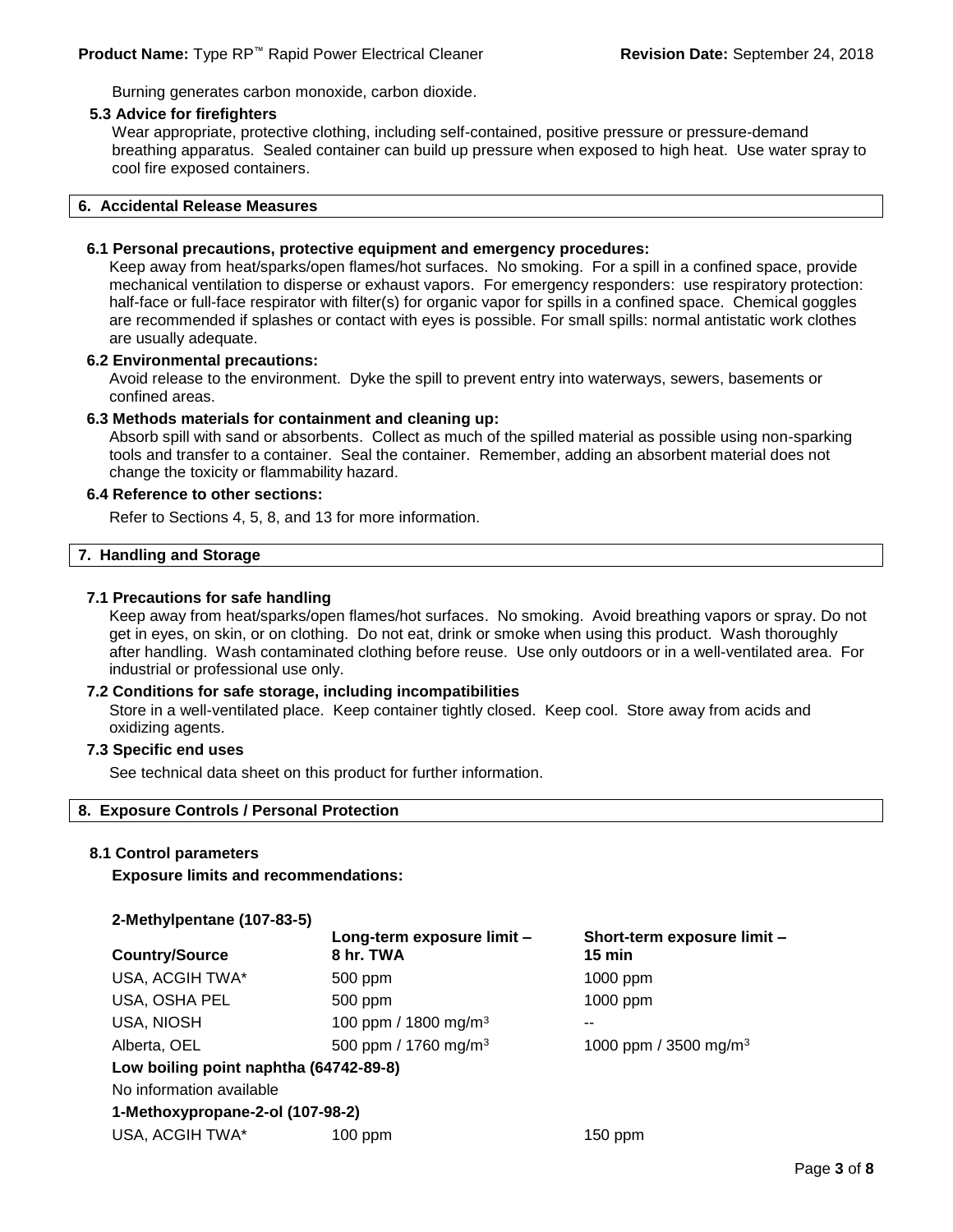| Alberta, OEL          | 100 ppm / 369 mg/m <sup>3</sup> | 150 ppm / 553 mg/m <sup>3</sup> |
|-----------------------|---------------------------------|---------------------------------|
| British Columbia, OEL | 50 ppm                          | 75 ppm                          |
| Ontario, OEL          | 50 ppm                          | $100$ ppm                       |
| Quebec, OEL           | 100 ppm / 369 mg/m <sup>3</sup> | 150 ppm / 553 mg/m <sup>3</sup> |
| Saskatchewan, OEL     | $100$ ppm                       | $150$ ppm                       |

*\* Manitoba, Newfoundland and Labrador, Nova Scotia, and Prince Edward Island are all based on the current ACGIH TLVs. British Columbia is based on current ACGIH TLV unless otherwise noted. New Brunswick is based on an older version ACGIH. Nunavet and Northwest Territories are based heavily on current ACGIH TLVs.*

## **8.2 Exposure controls**

#### **Respiratory protection:**

Normal ventilation is adequate. If exposure exceeds recommended limits, respirator protection is recommended. Use a respirator or gas mask with cartridges for organic vapors (NIOSH-approved) or use supplied air equipment.

## **Protective gloves:**

For repeated or prolonged skin contact, the use of impermeable gloves is recommended to prevent drying and possible irritation.

Suggested Material: Nitrile Rubber Suggested Thickness: For short term contact (<15 minutes), splashes use 0.2 mm. For full contact use 0.4 mm

Exact break-through time has not been determined. Guidance is based on similar chemistry/material. Maximum wearing time should be determined based on 50 % of the penetration time determined by EN 374 part III.

## **Eye protection:**

Safety glasses recommended.

#### **Other protective equipment:**

It is suggested that a source of clean water be available in work area for flushing eyes and skin. Impervious clothing should be worn as needed.

#### **9. Physical and Chemical**

#### **9.1 Information of basic physical and chemical properties**

| Appearance:                                                    | Clear, colorless liquid; mild odor. |
|----------------------------------------------------------------|-------------------------------------|
| Odor threshold:                                                | Not available                       |
| pH:                                                            | Does not apply                      |
| <b>Freezing point:</b>                                         | Not available                       |
| <b>Boiling point:</b>                                          | 144°F / 62°C (initial)              |
| <b>Flash point:</b>                                            | 19°F / -7°C (TCC)                   |
| <b>Evaporation rate:</b>                                       | $>2$ (n-butyl acetate = 1)          |
| Flammability (solid, gas):                                     | Not applicable to liquids           |
| <b>Flammability limits:</b>                                    | LEL: 1.2%                           |
| Vapor pressure:                                                | Not available                       |
| Vapor density (Air = 1):                                       | $>1(Air = 1)$                       |
| Specific gravity ( $H_2O = 1$ ):                               | 0.72                                |
| <b>Solubility in water:</b><br><b>Coefficient of Water/Oil</b> | Not available                       |
| <b>Distribution:</b>                                           | Not available                       |
| <b>Auto-ignition temperature:</b>                              | Not available                       |
| <b>Decomposition temperature:</b>                              | Not available                       |
| <b>Viscosity:</b>                                              | Not available                       |
| <b>9.2 Other Information</b>                                   |                                     |
| Volatiles (Weight %):                                          | 100%                                |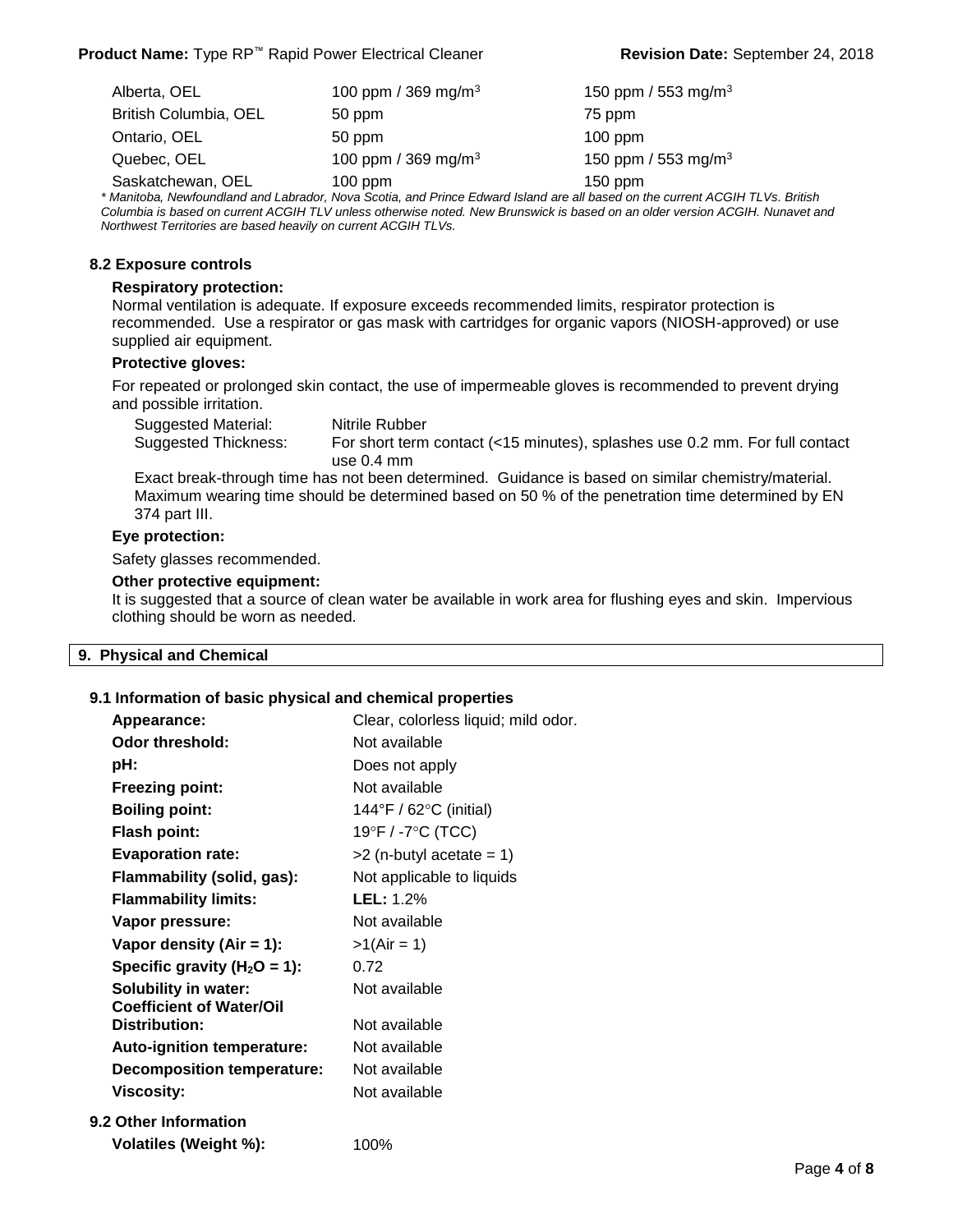**VOC Content:** 720 g/l

#### **10. Stability and Reactivity**

### **10.1 Reactivity:**

See remaining headings in Section 10.

#### **10.2 Chemical stability:**

Stable

## **10.3 Possibility of hazardous reactions:**

None known.

## **10.4 Conditions to avoid:**

Avoid heat, flame, and sparks.

**10.5 Incompatible materials :**

Strong oxidizing agents.

#### **10.6 Hazardous decomposition products:**

Carbon dioxide, carbon monoxide.

#### **11. Toxicological Information**

## **11.1 Information on toxicological effects:**

# **Acute toxicity**

#### **Eye contact:**

Direct eye contact may cause eye irritation. This irritation is minimal and expected to be transient.

#### **Skin contact:**

Prolonged or repeated skin exposure can remove oils, causing redness, drying and cracking. Persons with pre-existing skin disorders may be more susceptible to skin irritation from this material.

## **Irritation and Sensitization Potential:**

Product may be irritating to skin and eyes. It is not a sensitizer.

## **Inhalation (Breathing):**

Concentrated solvent vapors may cause irritation of the nose and throat. Prolonged exposure to excessively high vapor concentrations can result in central nervous system depression (e.g., drowsiness, dizziness, loss of coordination, and fatigue).

#### **Ingestion:**

Ingestion of large quantities may cause irritation of the digestive tract, nervous system depression (e.g., drowsiness, dizziness, loss of coordination, and fatigue).

### **Toxicity to Animals:**

| 2-methylpentane                                        | No Data Available                                             |
|--------------------------------------------------------|---------------------------------------------------------------|
| Low boiling point naphtha                              | $LD_{50}$ (oral rat) >5,000 mg/kg                             |
|                                                        | $LD_{50}$ (dermal rabbit) > 2,000 mg/kg                       |
|                                                        | Rabbit 4 hr. exposure: Irritating to skin, irritating to eyes |
| 1-methoxypropan-2-ol                                   | $LD_{50}$ (oral rat) 6,100 mg/kg                              |
|                                                        | $LD_{50}$ (dermal rabbit) 13,000 mg/kg                        |
|                                                        | $LC_{50}$ (inhl rat) >6 mg/l                                  |
| <b>Chronic Exposure:</b>                               |                                                               |
| <b>Reproductive Toxicity:</b>                          | No data available.                                            |
| <b>Mutagenicity:</b>                                   | No data available                                             |
| Teratogenicity:                                        | No data available                                             |
| <b>Specific Target Organ</b>                           |                                                               |
| <b>Toxicity (STOT)</b>                                 | No end point data.                                            |
| <b>Toxicologically Synergistic</b><br><b>Products:</b> | Not available.                                                |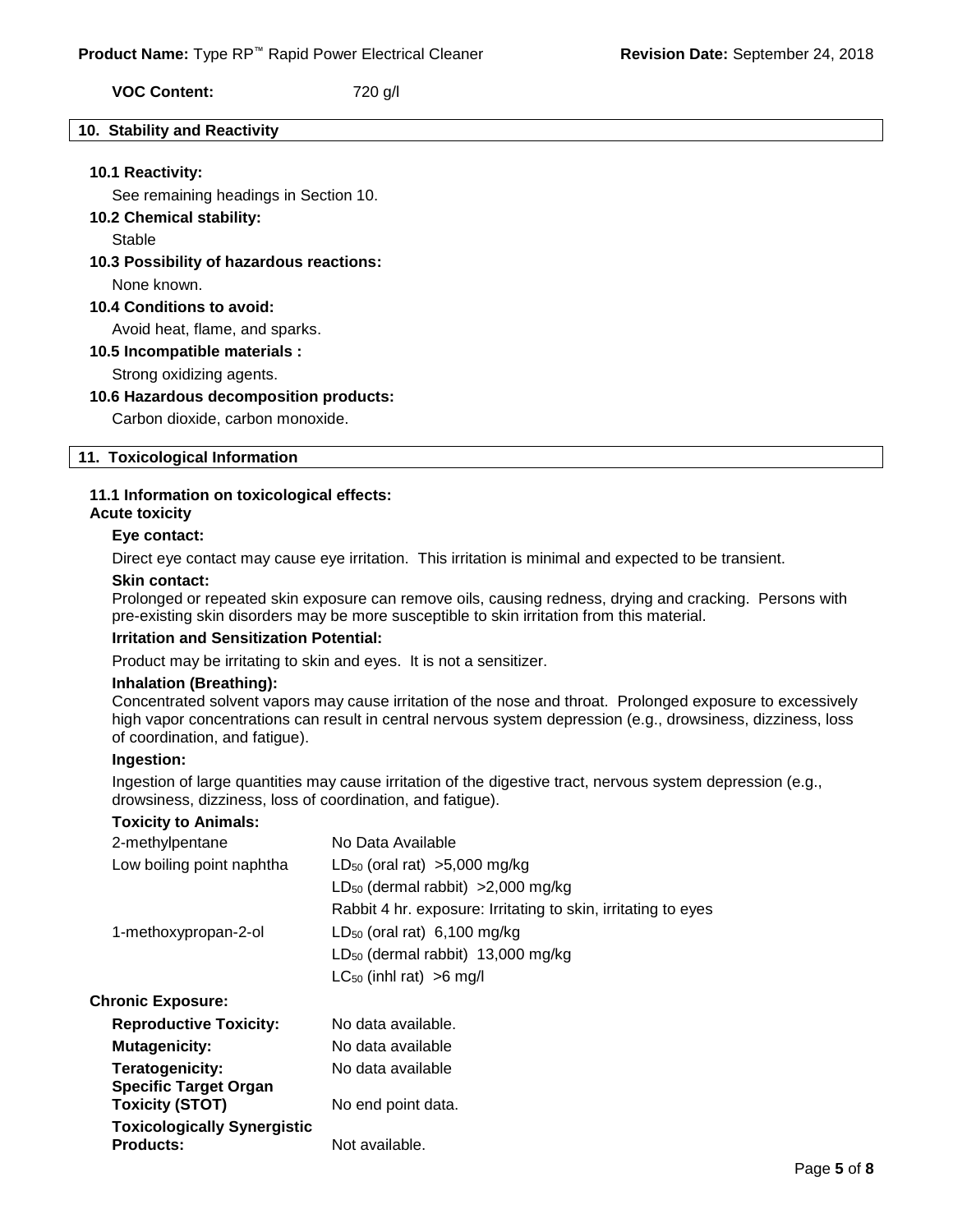#### **Carcinogenic Status:**

- **IARC** No components of this product present at levels greater than or equal to 0.1% is identified as a carcinogen or potential carcinogen by IARC.
	- **OSHA** No components of this product present at levels greater than or equal to 0.1% is identified as a carcinogen or potential carcinogen by OSHA.
	- **NTP** No components of this product present at levels greater than or equal to 0.1% is identified as a known or anticipated carcinogen by NTP.

## **12. Ecological Information**

| <b>12.1 Ecotoxicity:</b><br><b>Aquatic Toxicity:</b> | Toxic to aquatic organisms, may cause long-term adverse effects in                                                                                                                                                       |
|------------------------------------------------------|--------------------------------------------------------------------------------------------------------------------------------------------------------------------------------------------------------------------------|
|                                                      | the aquatic environment.                                                                                                                                                                                                 |
| 2-methylpentane                                      | No Data Available                                                                                                                                                                                                        |
| Low boiling point naphtha                            | 96 h LC <sub>50</sub> Oncorhynchus mykiss (Rainbow Trout) 8.2 mg/l<br>48 h EC <sub>50</sub> Daphnia magna (water flea) 4.5 mg/l<br>96 h EC <sub>50</sub> Pseudokirchneriella subcapitata (green algae) 3.7 mg/l          |
| 1-methoxypropan-2-ol                                 | 96 h LC <sub>50</sub> Pimephales promelas (Fathead Minnow) 20,800 mg/l<br>48 h LC <sub>50</sub> Daphnia magna (water flea) 23,300 mg/l<br>7 d EC <sub>50</sub> Pseudokirchneriella subcapitata (green algae) > 1000 mg/l |
| 12.2 Persistence and degradability:                  | Expected to be biodegradable                                                                                                                                                                                             |
| Low boiling point naphtha                            | 77% biodegradable, 28 d exposure time, method: OECD 301E                                                                                                                                                                 |
| 1-methoxypropan-2-ol                                 | 96% biodegradable, 28 d exposure time, method: OECD 301E                                                                                                                                                                 |
| <b>12.3 Bioaccumulation potential:</b>               | No information available                                                                                                                                                                                                 |
| 12.4 Mobility in soil:                               | No information available                                                                                                                                                                                                 |
| 12.5 Results of PBT and vPvB<br><b>Assessment:</b>   | This product is not, nor does it contain a substance that is a PBT or<br>vPvB.                                                                                                                                           |
| 12.6 Other adverse effects:                          | None known.                                                                                                                                                                                                              |

#### **13. Disposal Considerations**

Dispose of product in accordance with National and Local Regulations.

#### **14. Transport Information**

| <b>UN Number:</b>             | 1993                                                                                               |
|-------------------------------|----------------------------------------------------------------------------------------------------|
| UN Proper shipping name:      | Flammable Liquid N.O.S. (Contains: 2-methylpentane, Low boiling point<br>naphtha)                  |
| Transport hazard class(es):   | 3                                                                                                  |
| Packing group:                | Ш                                                                                                  |
| <b>Environmental hazards:</b> | None known                                                                                         |
| <b>Special precautions:</b>   | None known                                                                                         |
| <b>ICAO/IATA-DGR:</b>         | Flammable Liquid N.O.S. (Contains: 2-methylpentane, Low boiling point<br>naphtha) 3; UN1993; PGII  |
| IMDG:                         | UN 1993, Flammable Liquid N.O.S. (Contains: 2-methylpentane, Low<br>boiling point naphtha) 3; PGII |

#### **15. Regulatory Information**

## **15.1 Safety, health and environmental regulations/legislation specific for the substance or mixture**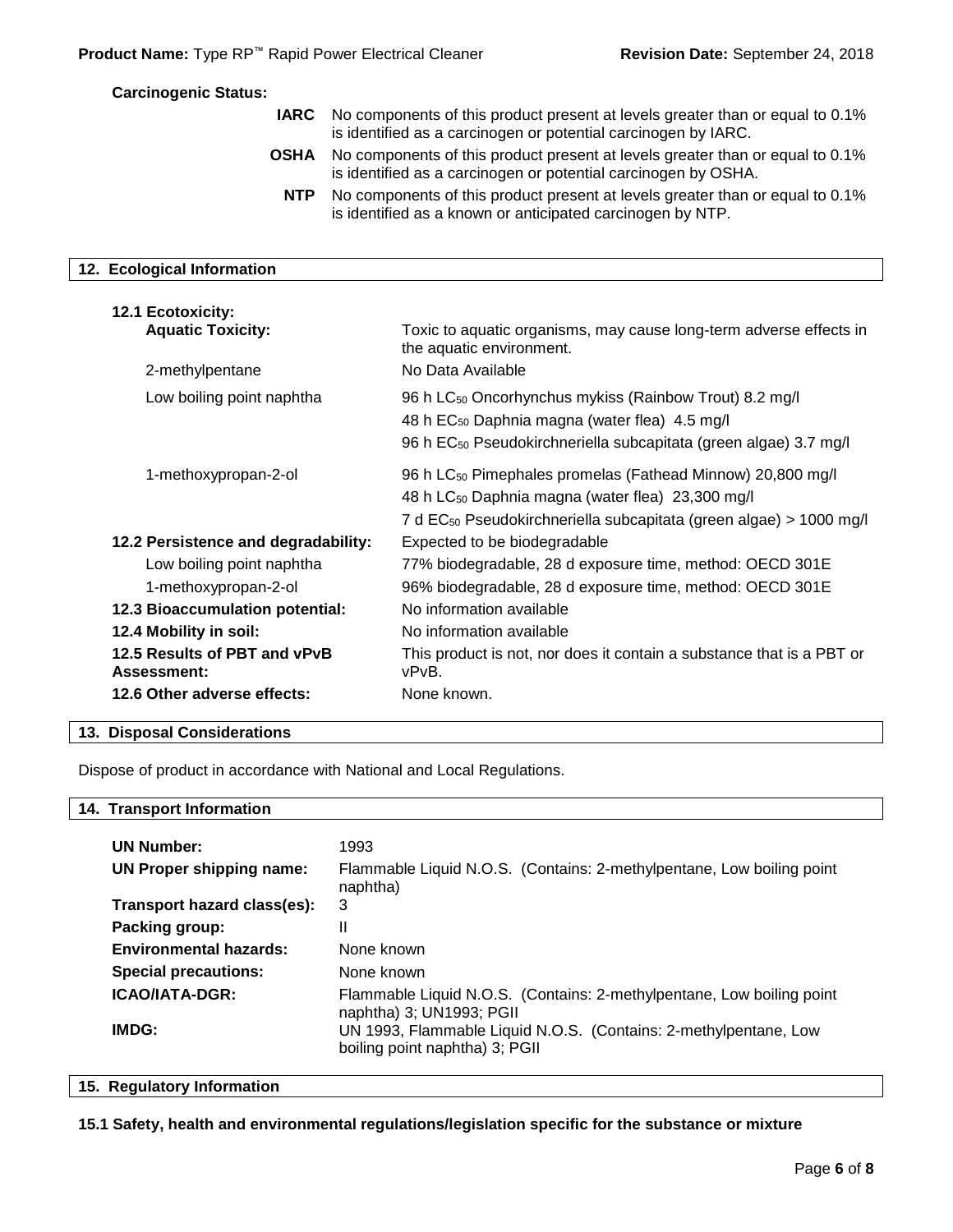## **USA Federal and State**

All components are listed on the TSCA inventory.

| <b>Hazard Categories for SARA</b>                           | <b>Acute</b>                  | <b>Chronic</b>             | <u>Fire</u>    | <b>Pressure</b> | Reactive             |
|-------------------------------------------------------------|-------------------------------|----------------------------|----------------|-----------------|----------------------|
| Section 311/312 Reporting                                   | Yes                           | Yes                        | Yes            | N٥              | N <sub>0</sub>       |
|                                                             |                               | <b>CERCLA/SARA Sec 302</b> |                |                 | SARA Sec. 313        |
| <b>Components</b>                                           | <b>Hazardous Substance RQ</b> |                            | <b>EHS TPQ</b> |                 | <b>Toxic Release</b> |
| Components are not affected by these Superfund regulations. |                               |                            |                |                 |                      |

| <b>NFPA Ratings:</b> | Health:     | 2 |
|----------------------|-------------|---|
|                      | Fire:       | 3 |
|                      | Reactivity: | 0 |

National Fire Protection Association (NFPA) hazard ratings are designed for use by emergency response personnel during spill, fire or similar emergencies. Hazard ratings are based on physical and toxic properties of combustion or decomposition.

#### **California Proposition 65**

WARNING: This product can expose you to benzene, ethylbenzene, and naphthalene which are known to the state of California to cause cancer, and toluene and benzene which are known to the State of California to cause birth defects and/or other reproductive harm. For more information, go to www.p65warnings.ca.gov.

#### **European Union**

Product complies with the communication requirements of REACH Regulation (EC) No. 1907/2006. All components are listed on the European Inventory of Existing Chemical Substances (EINECS). Contains no substance on the REACH candidate list ≥ 0.1% SCL. Does not contain notified substances from the ELINCS List, Directive 92/32/EEC. Contains no REACH substances with Annex XVII restrictions.

#### **Canada**

All components are listed on the DSL inventory.

This product has been classified according to the hazard criteria of the CPR and the SDS contains all the information required by the CPR.

#### **Australia**

All components are listed on the AICS. Hazardous according to criteria of NOHSC Australia.

## **15.2 Chemical Safety Assessment**

No chemical safety assessment has been carried out for the mixture by the supplier

## **16. Other Information**

## **Abbreviations and acronyms:**

OSHA = Occupational Safety and Health Administration CLP = Classification, Labeling and Packaging Regulation STOT = Specific Target Organ Toxicity LD<sup>50</sup> = Median Lethal Dose DNEL = Derived No Effect Level ACGIH = American Conference of Governmental Industrial Hygienists TSCA = Toxic Substances Control Act (USA) DSL = Domestic Substances List (Canada) AICS = Australian Inventory of Chemical Substances

| <b>Revision Date:</b>         | September 24, 2018                                                             |
|-------------------------------|--------------------------------------------------------------------------------|
| <b>Revision Number:</b>       | 4 NA                                                                           |
| Supersedes:                   | August 24, 2017                                                                |
| Other:                        | Not Applicable                                                                 |
| <b>Indication of Changes:</b> | Section 3, 15 updated; format updates and additional California Proposition 65 |
|                               | information.                                                                   |